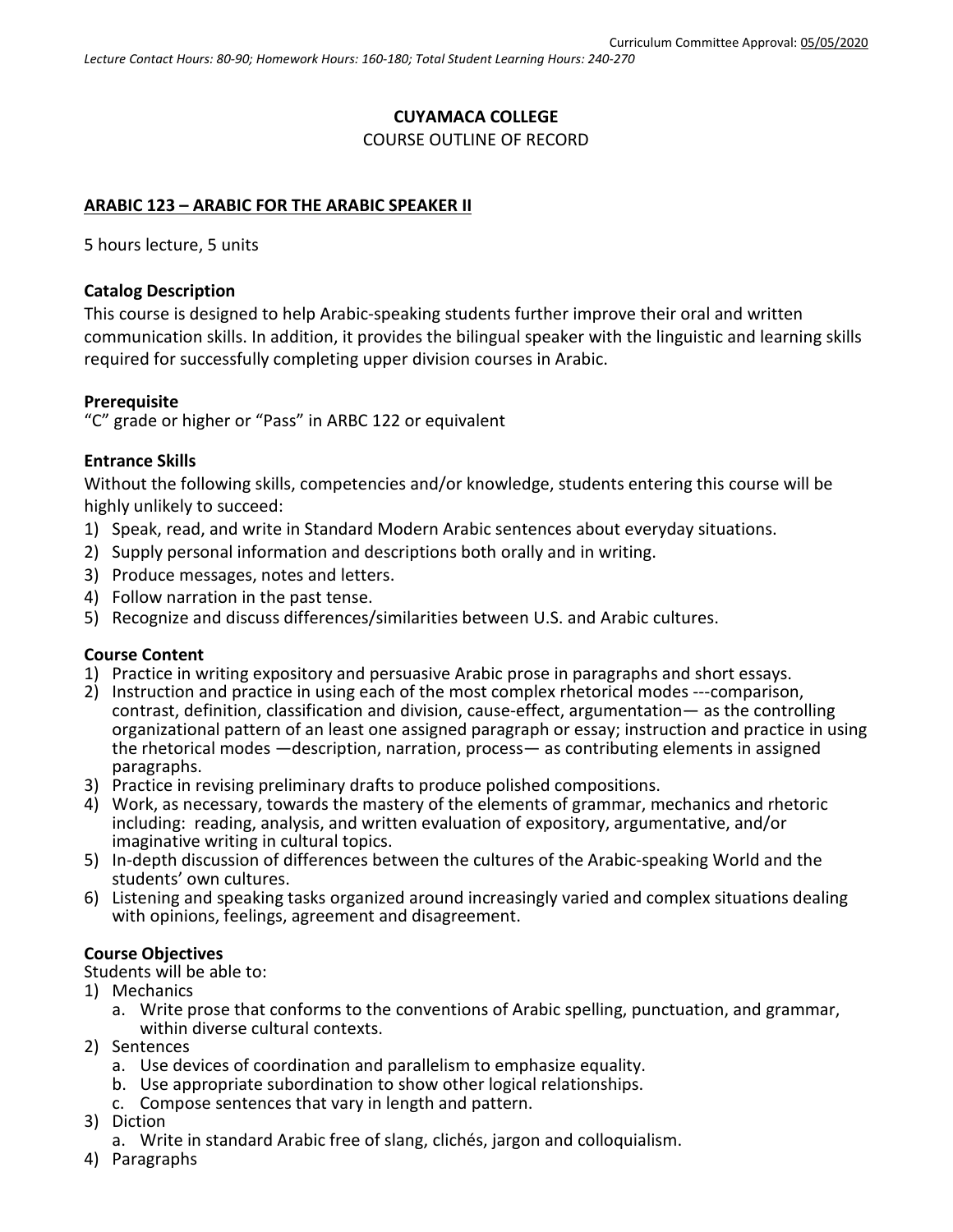- a. Unify each paragraph by including a topic sentence.
- b. Develop the central point with specific details and examples.
- c. Use transitional devices where appropriate.
- 5) Reading
	- a. Read and evaluate Arabic expository and argumentative prose and/or imaginative writing.
- 6) Culture
	- a. Demonstrate an understanding of the nature of language through comparisons of the cultures studied and their own.
	- b. Demonstrate an understanding of the concept of culture through comparisons of the diverse cultures studied within the Arabic-speaking World and their own.
	- c. Examine the history and the formation of the Arabic speaking cultures by analyzing the way in which many subcultures combined, producing what today defines the Arabic culture, its sub-<br>cultures and others. By examining this trend and comparing it to those trends found in Spain ---<br>during the Moors conquest— student throughout the ages and in different cultures have responded to themselves and assessment for the future by examining patterns of the past.
- 7) Compare simple patterns of behavior or interaction in various cultural settings.
- 8) Compare and contrast tangible products (e.g., clothes, musical instruments, food) of the other cultures and their own.
- 9) Compare and contrast intangible products (e.g., essays, stories, rhythms, songs, folktales) of the other cultures and their own.
- 10) Identify, discuss, and produce types of artwork, crafts, or graphic representation enjoyed or made by their peer group within the cultures studied.
- 11) Demonstrate that they recognize themes, ideas, or perspectives of the culture.
- 12) Acquire information and recognize the distinctive viewpoints that are only available through the cultures studied. The course prepares students to read, write and speak in Arabic through extensive readings of topics such as history, politics, literature; writing essays on selected topics; class discussions on selected topics and individual oral reports and presentations. Students view cultural documentaries in Arabic, read current newspaper and magazines for current related issues. Students are also encouraged to discover, related web sites on the Internet.

#### **Methods of Evaluation**

A grading system will be established by the instructor and implemented uniformly. Grades will be based on demonstrated proficiency in the subject matter determined by multiple measurements for evaluation, one of which must be essay exams, skills demonstration or, where appropriate, the symbol system.

- 1) Periodic written and oral quizzes.
- 2) Compositions.
- 3) Midterm and final exams to evaluate cultural awareness and writing skills.

# **Special Materials Required of Student**

None.

#### **Minimum Instructional Facilities**

- 1) Standard classroom with blackboards.
- 2) Audio-visual facilities.
	- a. Smart Cart: (computer & DVD player)
	- b. Projector/Screen.

#### **Method of Instruction**

- 1) Written and oral exercises.
- 2) Assigned and impromptu oral readings and presentations in Arabic
- 3) Presentation and explanation of the structure and mechanics of Arabic.
- 4) Written compositions.
- 5) Lecture, discussion, questions and answers conducted in Arabic.

#### **Out-of-Class Assignments**

- 1) Written homework assignments from textbook.
- 2) Study grammar and vocabulary.